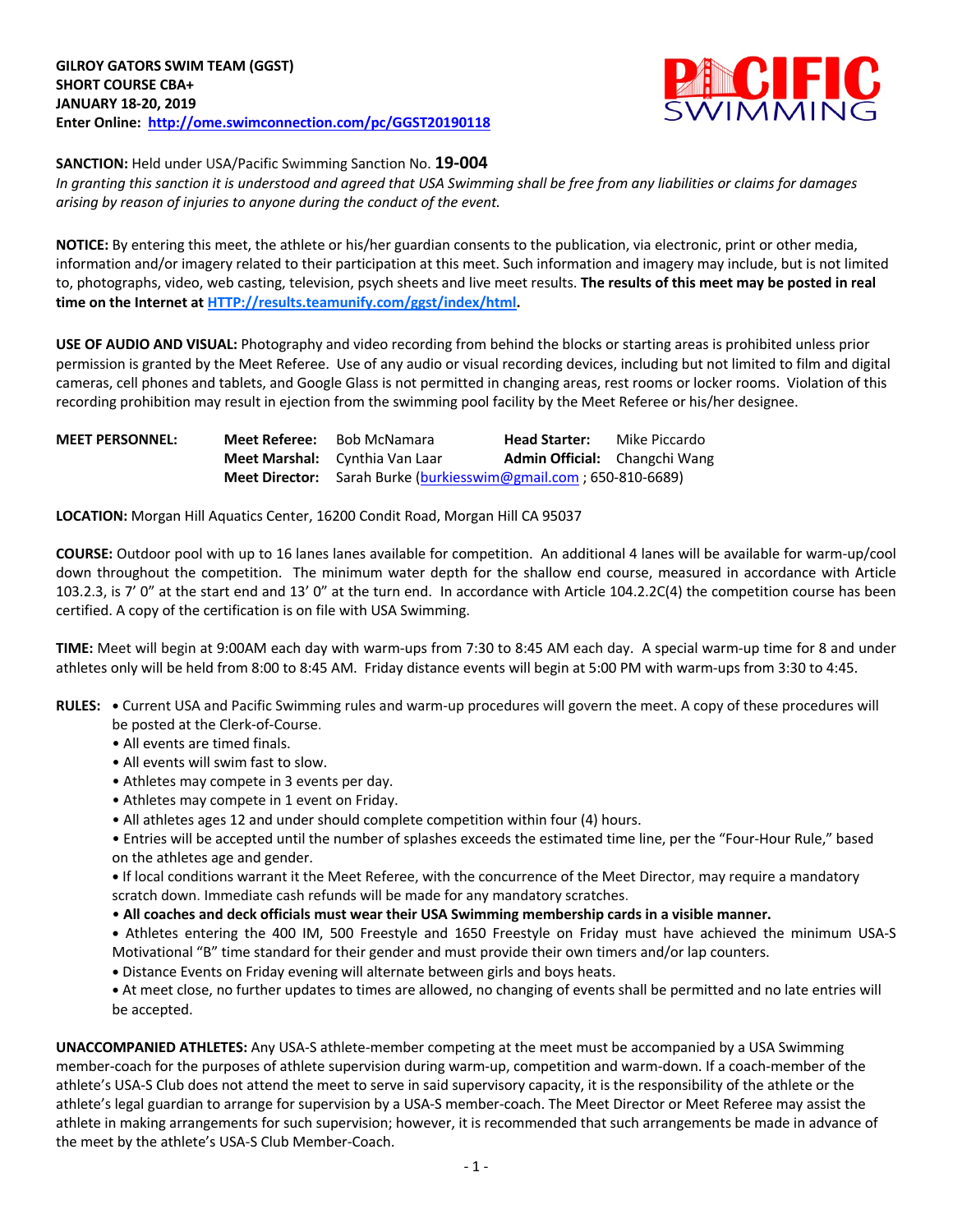**RACING STARTS:** Athletes must be certified by a USA-S member-coach as being proficient in performing a racing start, or must start the race in the water. It is the responsibility of the athlete or the athlete's legal guardian to ensure compliance with this requirement.

**RESTRICTIONS:** • Smoking and the use of other tobacco products is prohibited on the pool deck, in the locker rooms, in spectator

- seating, on standing areas and in all areas used by athletes, during the meet and during warm-up periods.
- Sale and use of alcoholic beverages is prohibited in all areas of the meet venue.
- No glass containers are allowed in the meet venue.
- No propane heater is permitted except for snack bar/meet operations.
- All shelters must be properly secured.
- Changing into or out of swimsuits other than in locker rooms or other designated areas is prohibited.

• Destructive devices, to include but not limited to, explosive devices and equipment, firearms (open or concealed), blades, knives, mace, stun guns and blunt objects are strictly prohibited in the swimming facility and its surrounding areas. If observed, the Meet Referee or his/her designee may ask that these devices be stored safely away from the public or removed from the facility. Noncompliance may result in the reporting to law enforcement authorities and ejection from the facility. Law enforcement officers (LEO) are exempt per applicable laws.

• Operation of a drone, or any other flying apparatus, is prohibited over the venue (pools, athlete/coach areas, spectator areas and open ceiling locker rooms) any time athletes, coaches, officials and/or spectators are present.

• Due to shallow irrigation lines, no tent stakes or spikes are allowed in the lawn area.

**ELIGIBILITY:** • Athletes must be current members of USA-S and enter their name and registration number on the meet entry card as they are shown on their Registration Card. If this is not done, it may be difficult to match the athlete with the registration and times database. The meet host will check all athlete registrations against the SWIMS database and if not found to be registered, the Meet Director shall accept the registration at the meet (a \$10 surcharge will be added to the regular registration fee). Duplicate registrations will be refunded by mail.

• Athletes in the "A" Division must have met at least USA Swimming Motivational "A" minimum time standard. Athletes in the "B" Division must have met at least the listed "B" minimum time standard. All entry times slower than the listed "B" time standard will be in the "C" Division.

- Entries with "NO TIME" will be ACCEPTED (Exception: 500 & 1650 Freestyle and 400 IM, see Rules).
- Entry times submitted for this meet may be checked against a computer database and may be changed in accordance with Pacific Swimming Entry Time Verification Procedures.
- Disabled athletes are welcome to attend this meet and should contact the Meet Director or Meet Referee regarding any special accommodations on entry times and seeding per Pacific Swimming policy.
- Athletes 19 years of age and over may compete in the meet for time only, no awards. Such athletes must have met standards for the 17-18 age group.
- The athlete's age will be the age of the athlete on the first day of the meet.

**ENTRY PRIORITY:** Priority Registration will be given to Zone 1 South clubs until Friday, December 21, 2018.

**ENTRY FEES:** \$4.00 per event plus an \$8.00 participation fee per athlete. Entries will be rejected if payment is not sent at time of request. No refunds will be made, except mandatory scratch downs.

**ONLINE ENTRIES:** To enter online go to http://ome.swimconnection.com/pc/GGST20190118 to receive an immediate entry confirmation. This method requires payment by credit card. Swim Connection, LLC charges a processing fee for this service, equal to \$1 per athlete plus 5% of the total Entry Fees. Please note that the processing fee is a separate fee from the Entry Fees. If you do not wish to pay the processing fee, enter the meet using a mail entry. Entering online is a convenience, is completely voluntary, and is in no way required or expected of an athlete by Pacific Swimming. Online entries will be accepted through Wednesday, January, 9, 2019.

**MAILED ENTRIES**: Entries must be on the attached consolidated entry form. Forms must be filled out completely and printed clearly with athlete's best time. Entries must be postmarked by midnight, Monday, January 7, 2019. No late entries will be accepted. Requests for confirmation of receipt of entries should include a self-addressed envelope.

**Make check payable to**: Gilroy Gators Swim Team **Mail entries to**: Sarah Burke, 8720 Kern Ave, Gilroy, CA 95020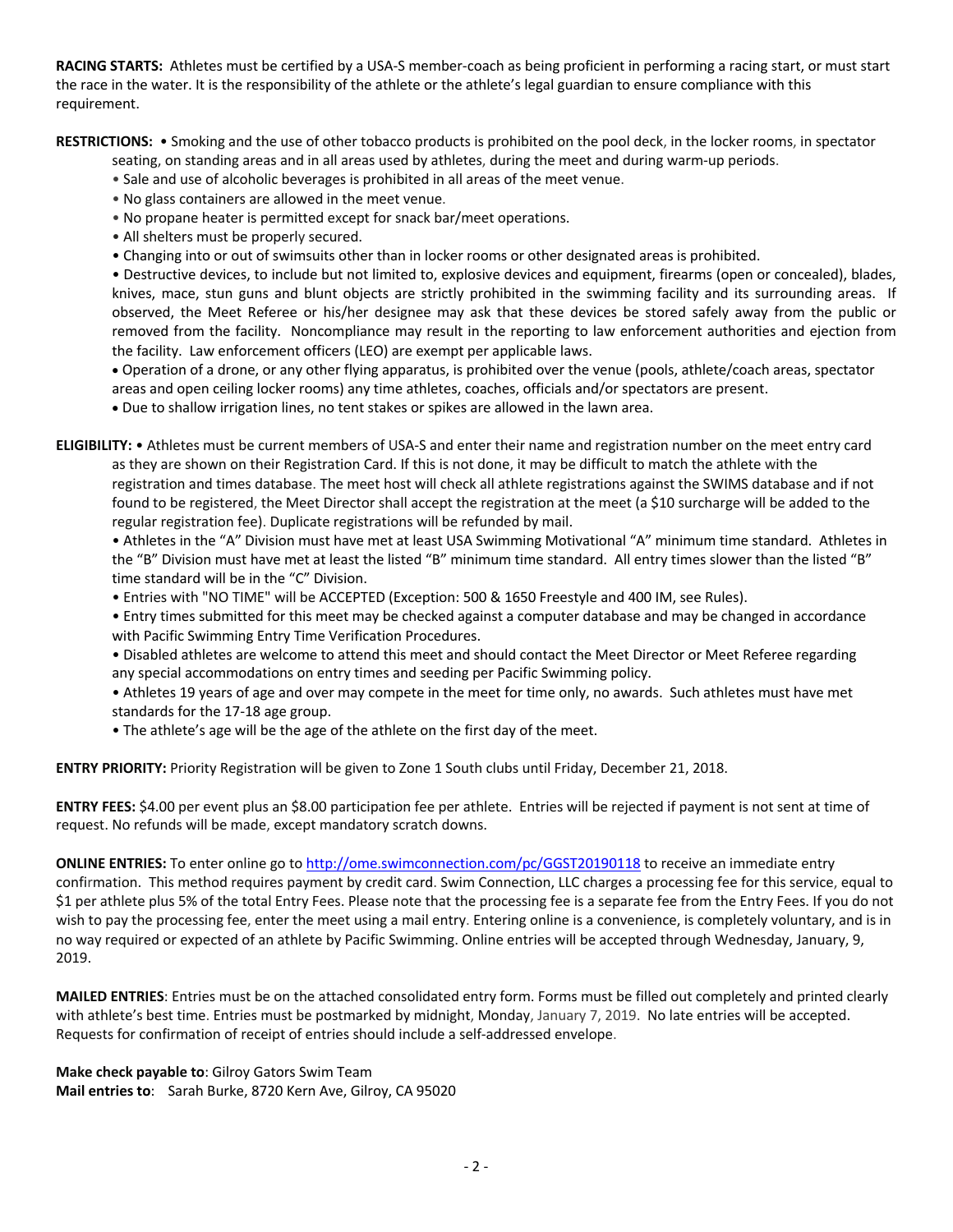**CHECK-IN:** The meet will be deck seeded. Athletes must check-in at the Clerk-of-Course. No event shall be closed more than 30 minutes before the scheduled start of the session. Close of check-in for all individual events shall be no more than 60 minutes before the estimated time of the start of the first heat of the event. Athletes who do not check in will not be seeded and will not be allowed to compete in that event.

**SCRATCHES:** Any athletes not reporting for or competing in an individual timed final event that they have checked in for shall not be penalized.

**AWARDS:** Individual awards will be awarded in the A, B and C Division. Ribbons for the first through eighth place will be given to the following age groups: 8 & under, 9-10, 11-12. No awards given for athletes 13 years of age and older. A Medals shall be given to new A times. Awards will not be mailed.

**ADMISSION:** Free. A two day meet program will be available for a fee at the check in tables.

**FOOD TRUCKS & HOSPITALITY:** Food trucks will be available throughout the competition. Coaches and working deck officials will be provided lunch. Hospitality will serve refreshments to timers and volunteers.

**MISCELLANEOUS:** No overnight parking is allowed. Facilities will not be provided after meet hours. Please note signs and avoid parking in restricted areas. Access ways, passage ways, doorways must remain clear of chairs, seats, bulky items and bags per compliance with Fire Marshall's orders.

## **EVENT SUMMARY:**

| <b>FRIDAY</b>       |               |                 | <b>SATURDAY</b> |                      | <b>SUNDAY</b>     |                 |                 |                      |  |
|---------------------|---------------|-----------------|-----------------|----------------------|-------------------|-----------------|-----------------|----------------------|--|
| 9 & Over            | 8 & UN        | $9 - 10$        | $11 - 12$       | <b>13 &amp; Over</b> | <b>8 &amp; UN</b> | $9 - 10$        | $11 - 12$       | <b>13 &amp; Over</b> |  |
| 9 & Over 500 FREE   | 100 IM        | 100 IM          | 200 IM          | 200 IM               | <b>100 FREE</b>   | <b>200 FREE</b> | <b>200 FREE</b> | <b>200 FREE</b>      |  |
| 11 & Over 400 IM    | <b>25 FLY</b> | <b>50 FLY</b>   | <b>50 FLY</b>   | <b>100 FLY</b>       | 50 FLY            | <b>100 FLY</b>  | <b>200 FLY</b>  | <b>200 FLY</b>       |  |
| 11 & Over 1650 FREE | 50 FREE       | <b>100 FREE</b> | <b>100 FREE</b> | <b>100 FREE</b>      | 25 BACK           | 50 BACK         | 50 BACK         | 100 BACK             |  |
|                     | 25 BREAST     | 50 BREAST       | 50 BREAST       | 200 BREAST           | 50 BREAST         | 100 BREAST      | 100 BREAST      | 100 BREAST           |  |
|                     | 50 BACK       | 100 BACK        | 100 BACK        | 200 BACK             | 25 FREE           | 50 FREE         | 50 FREE         | 50 FREE              |  |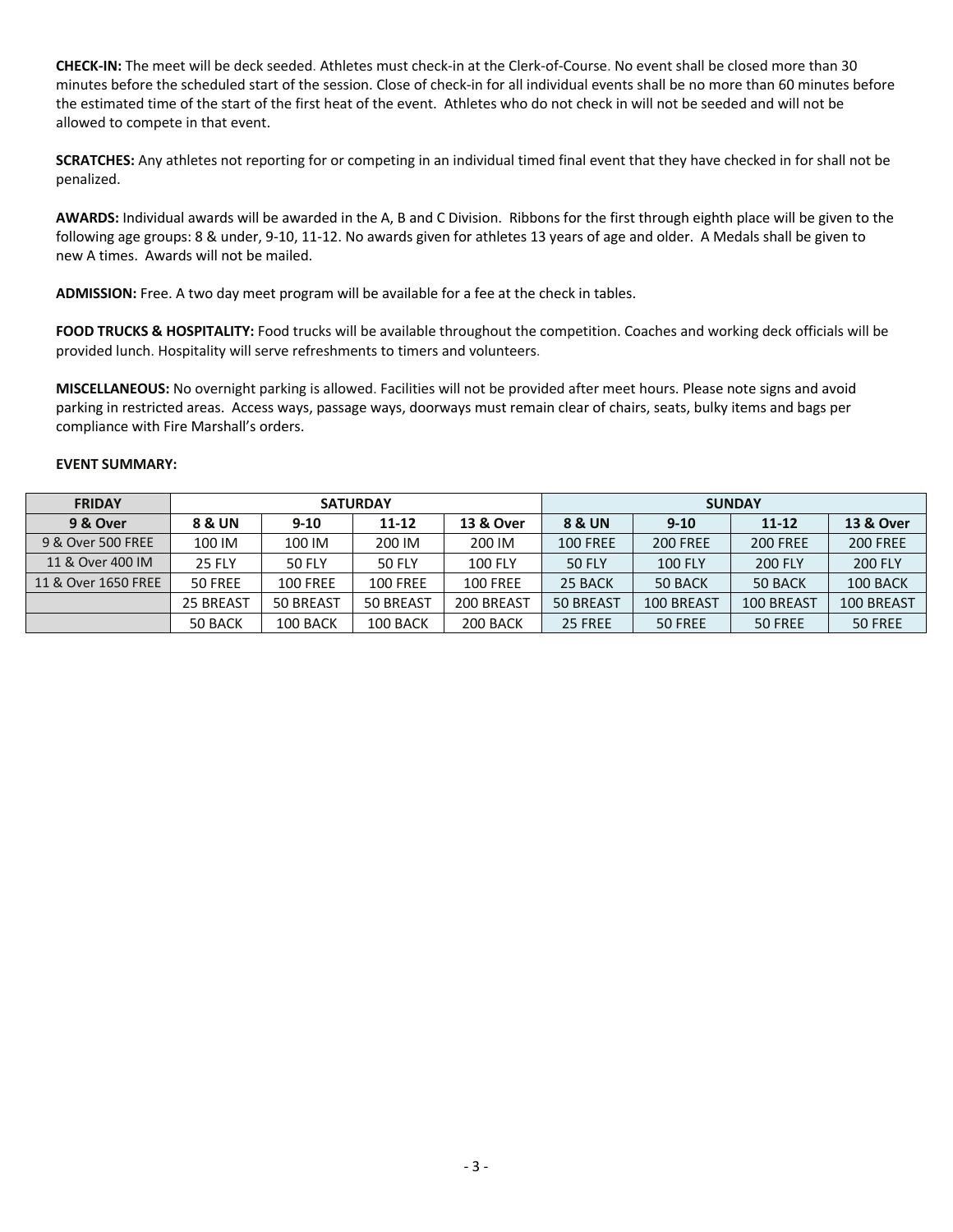|                | FRIDAY, JANUARY 18, 2019*  |                |
|----------------|----------------------------|----------------|
| <b>EVENT#</b>  | <b>EVENT</b>               | <b>EVENT#</b>  |
| $\mathbf{1}$   | 9 & Over 500 FREE*         | $\overline{2}$ |
| $\overline{3}$ | 11 & Over 400 IM*          | $\overline{4}$ |
| 5              | 11 & Over 1650 FREE*       | 6              |
|                | SATURDAY, JANUARY 19, 2019 |                |
| $\overline{7}$ | 13 & Over 200 IM           | 8              |
| 9              | 11-12 200 IM               | 10             |
| 11             | 9-10 100 IM                | 12             |
| 13             | 8 & Under 100 IM           | 14             |
| 15             | 13 & Over 100 FLY          | 16             |
| 17             | 11-12 50 FLY               | 18             |
| 19             | 9-10 50 FLY                | 20             |
| 21             | 8 & Under 25 FLY           | 22             |
| 23             | 13 & Over 100 FREE         | 24             |
| 25             | 11-12 100 FREE             | 26             |
| 27             | 9-10 100 FREE              | 28             |
| 29             | 8 & Under 50 FREE          | 30             |
| 31             | 13 & Over 200 BREAST       | 32             |
| 33             | 11-12 50 BREAST            | 34             |
| 35             | 9-10 50 BREAST             | 36             |
| 37             | 8 & Under 25 BREAST        | 38             |
| 39             | 13 & Over 200 BACK         | 40             |
| 41             | 11-12 100 BACK             | 42             |
| 43             | 9-10 100 BACK              | 44             |
| 45             | 8 & Under 50 BACK          | 46             |

|                 | FRIDAY, JANUARY 18, 2019*  |                |
|-----------------|----------------------------|----------------|
| NT#             | <b>EVENT</b>               | <b>EVENT#</b>  |
| 1               | 9 & Over 500 FREE*         | $\overline{2}$ |
| 3               | 11 & Over 400 IM*          | 4              |
| $\overline{5}$  | 11 & Over 1650 FREE*       | 6              |
|                 | SATURDAY, JANUARY 19, 2019 |                |
| $\overline{7}$  | 13 & Over 200 IM           | 8              |
| 9               | 11-12 200 IM               | 10             |
| $\overline{1}$  | 9-10 100 IM                | 12             |
| L3              | 8 & Under 100 IM           | 14             |
| L5              | 13 & Over 100 FLY          | 16             |
| L7              | 11-12 50 FLY               | 18             |
| L9              | 9-10 50 FLY                | 20             |
| $\overline{21}$ | 8 & Under 25 FLY           | 22             |
| $^{23}$         | 13 & Over 100 FREE         | 24             |
| 25              | 11-12 100 FREE             | 26             |
| 27              | 9-10 100 FREE              | 28             |
| 29              | 8 & Under 50 FREE          | 30             |
| 31              | 13 & Over 200 BREAST       | 32             |
| 33              | 11-12 50 BREAST            | 34             |
| 35 <sub>2</sub> | 9-10 50 BREAST             | 36             |
| 37              | 8 & Under 25 BREAST        | 38             |
|                 |                            |                |

\* **Athletes entering the 400 IM, 500 Freestyle and 1650 Freestyle must have achieved the minimum USA-S Motivational "B" time standard for their gender and must provide their own timers and lap counters**

Use the following URL to find the time standards: http://www.pacswim.org/swim-meet-times/standards